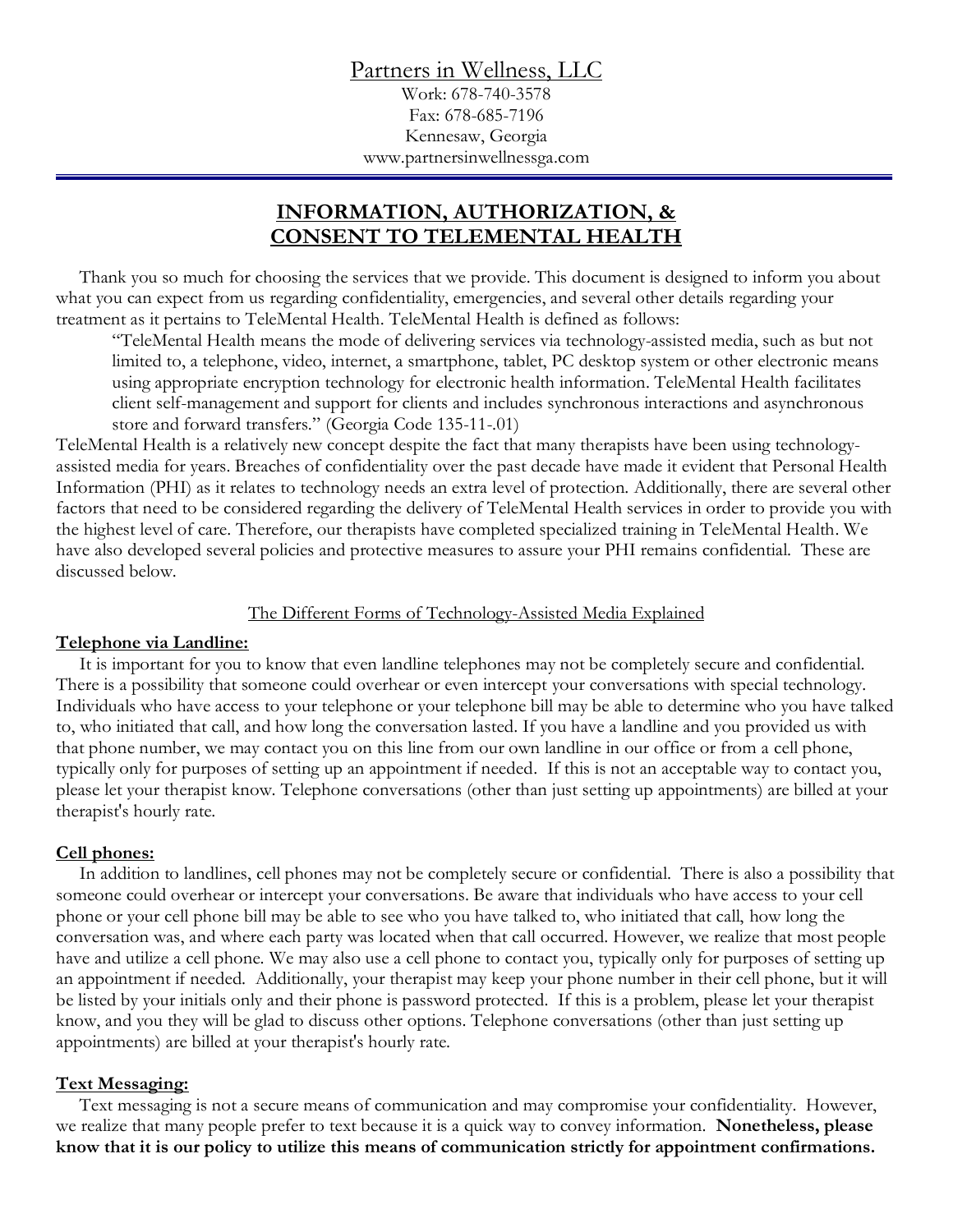Please do not bring up any therapeutic content via text to prevent compromising your confidentiality. You also need to know that we are required to keep a copy or summary of all texts as part of your clinical record that address anything related to therapy.

### **Email:**

 Email is not a secure means of communication and may compromise your confidentiality. However, we realize that many people prefer to email because it is a quick way to convey information. **Nonetheless, please know that it is our policy to utilize this means of communication strictly for appointment confirmations.** Please do not bring up any therapeutic content via email to prevent compromising your confidentiality. You also need to know that we are required to keep a copy or summary of all emails as part of your clinical record that address anything related to therapy.

### **Social Media - Facebook, Twitter, LinkedIn, Instagram, Pinterest, Etc:**

 It is our policy not to accept "friend" or "connection" requests from any current or former client on any of our therapist's **personal** social networking sites such as Facebook, Twitter, Instagram, Pinterest, etc. because it may compromise your confidentiality and blur the boundaries of your relationship.

## **Video Conferencing (VC):**

 Video Conferencing is an option for your therapist to conduct remote sessions with you over the internet where you may speak to one another as well as see one another on a screen. We utilize Doxy.me. This VC platform is encrypted to the federal standard, HIPAA compatible, and has signed a HIPAA Business Associate Agreement (BAA). The BAA means that Doxy.me is willing to attest to HIPAA compliance and assumes responsibility for keeping your VC interaction secure and confidential. If you and your therapist choose to utilize this technology, your therapist will give you detailed directions regarding how to log-in securely. We also ask that you please sign on to the platform at least five minutes prior to your session time to ensure you and your therapist get started promptly. Additionally, you are responsible for initiating the connection with your therapist at the time of your appointment.

 We strongly suggest that you only communicate through a computer or device that you know is safe (e.g., has a firewall, anti-virus software installed, is password protected, not accessing the internet through a public wireless network, etc.).

## **Recommendations to Websites or Applications (Apps):**

 During the course of our treatment, your therapist may recommend that you visit certain websites for pertinent information or self-help. They may also recommend certain apps that could be of assistance to you and enhance your treatment. Please be aware that websites and apps may have tracking devices that allow automated software or other entities to know that you've visited these sites or applications. They may even utilize your information to attempt to sell you other products. Additionally, anyone who has access to the device you used to visit these sites and/or apps, may be able to see that you have been to these sites by viewing the history on your device. Therefore, it is your responsibility to decide if you would like this information as adjunct to your treatment or if you prefer that your therapist does not make these recommendations. Please let your therapist know by checking (or not checking) the appropriate box at the end of this document.

## **Electronic Transfer of PHI for Billing Purposes:**

 If your therapist is credentialed with and a provider for your insurance carrier, please know that we utilize a billing service who has access to your PHI. Your PHI will be securely transferred electronically to Casco Bay Claims Management. This billing company has signed a HIPAA Business Associate Agreement (BAA). The BAA ensures that they will maintain the confidentiality of your PHI in a HIPAA compatible secure format using pointto-point, federally approved encryption. Additionally, if your insurance provider is billed, you will generally receive correspondence from your insurance company, our billing company, or both.

## **Electronic Transfer of PHI for Certain Credit Card Transactions:**

Please initial that you have read this page:  $\_\_$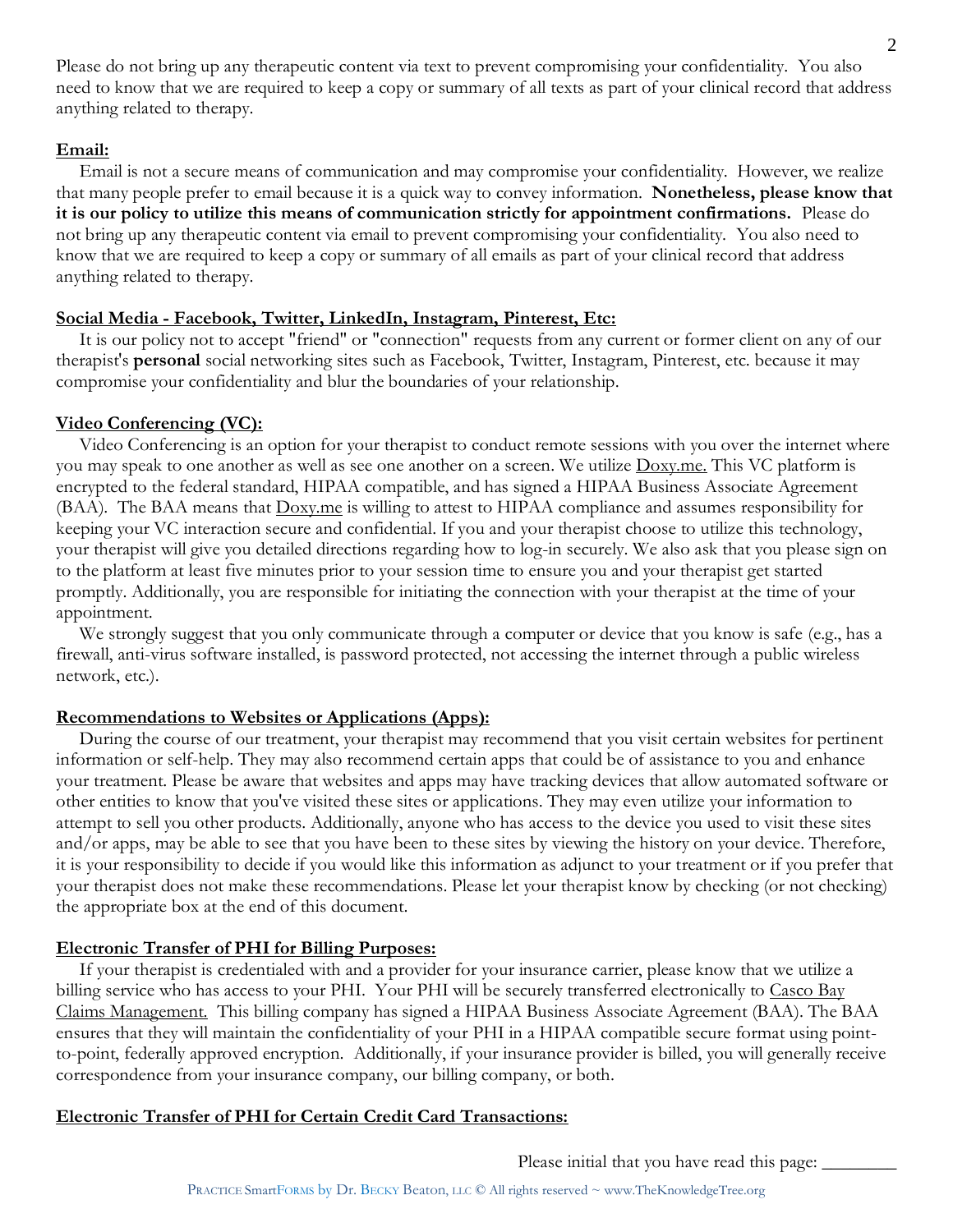We utilize <u>IVY PAY</u> as the company that processes your credit card information. This company may send the credit card-holder a text or an email receipt indicating that you used that credit card at our facility, the date you used it, and the amount that was charged. This notification is usually set up two different ways - either upon your request at the time the card is run or automatically. Please know that it is your responsibility to know if you or the credit card-holder has the automatic receipt notification set up in order to maintain your confidentiality if you do not want a receipt sent via text or email. Additionally, please be aware that the transaction will also appear on your credit-card bill. The name on the charge will appear as Partners in Wellness.

### Your Responsibilities for Confidentiality & TeleMental Health

 Please communicate only through devices that you know are secure as described above. It is also your responsibility to choose a secure location to interact with technology-assisted media and to be aware that family, friends, employers, co-workers, strangers, and hackers could either overhear your communications or have access to the technology that you are interacting with. Additionally, you agree not to record any TeleMental Health sessions.

### Communication Response Time

 I'm required to make sure that you're aware that I'm located in the Southeast and we abide by Eastern Standard Time. Our practice is considered to be an outpatient facility, and we are set up to accommodate individuals who are reasonably safe and resourceful. We do not carry beepers nor are we available at all times. If at any time this does not feel like sufficient support, please inform your therapist, and they can discuss additional resources or transfer your case to a therapist or clinic with 24-hour availability. We will return phone calls, texts, emails within 24 hours. However, we do not return any form of communication on weekends or holidays. If you are having a mental health emergency and need immediate assistance, please follow the instructions below.

#### In Case of an Emergency

 If you have a mental health emergency, we encourage you not to wait for communication back from your therapist, but do one or more of the following:

- Call Behavioral Health Link/GCAL: 800-715-4225
- Call Ridgeview Institute at 770.434.4567
- Call Peachford Hospital at 770.454.5589
- Call Lifeline at (800) 273-8255 (National Crisis Line)
- Call 911.
- Go to the emergency room of your choice.

### Emergency Procedures Specific to TeleMental Health Services

 There are additional procedures that we need to have in place specific to TeleMental Health services. These are for your safety in case of an emergency and are as follows:

- You understand that if you are having suicidal or homicidal thoughts, experiencing psychotic symptoms, or in a crisis that we cannot solve remotely, we may determine that you need a higher level of care and TeleMental Health services are not appropriate.
- We require an Emergency Contact Person (ECP) who we may contact on your behalf in a lifethreatening emergency only. Please write this person's name and contact information below. Either you or we will verify that your ECP is willing and able to go to your location in the event of an emergency. Additionally, if either you, your ECP, or we determine necessary, the ECP agrees take you to a hospital. Your signature at the end of this document indicates that you understand we will only contact this individual in the extreme circumstances stated above. Please list your ECP here: Name: \_\_\_\_\_\_\_\_\_\_\_\_\_\_\_\_\_\_\_\_\_\_\_\_\_\_\_\_\_\_\_\_\_\_\_\_\_\_\_\_\_\_\_\_\_\_ Phone: \_\_\_\_\_\_\_\_\_\_\_\_\_\_\_\_\_\_\_\_\_\_\_
- You agree to inform your therapist of the address where you are at the beginning of every TeleMental Health session.

Please initial that you have read this page: \_\_\_\_\_\_\_\_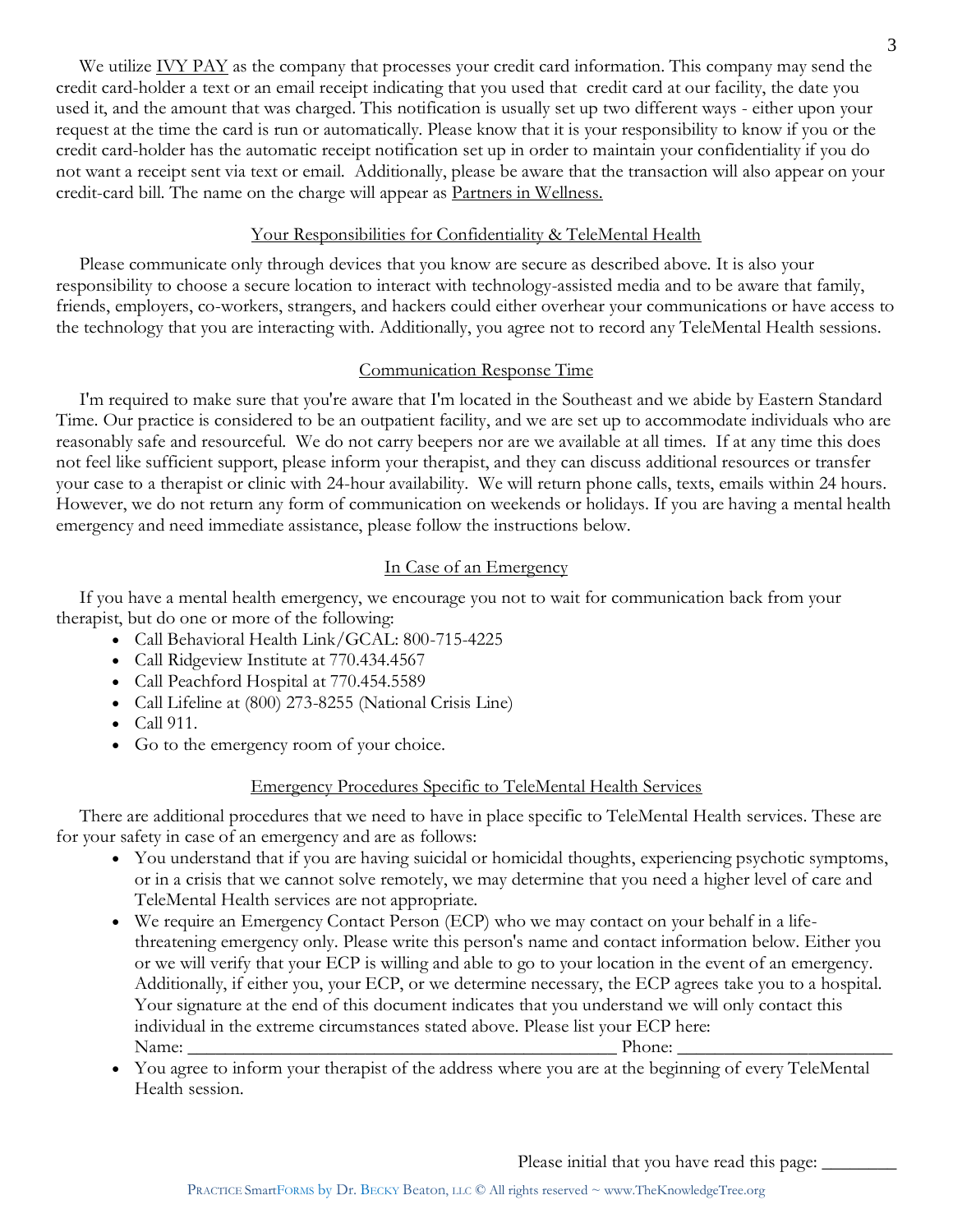• You agree to inform your therapist of the nearest mental health hospital to your primary location that you prefer to go to in the event of a mental health emergency (usually located where you will typically be during a TeleMental Health session). Please list this hospital and contact number here: Hospital: \_\_\_\_\_\_\_\_\_\_\_\_\_\_\_\_\_\_\_\_\_\_\_\_\_\_\_\_\_\_\_\_\_\_\_\_\_\_\_\_\_\_\_\_ Phone: \_\_\_\_\_\_\_\_\_\_\_\_\_\_\_\_\_\_\_\_\_\_\_

#### In Case of Technology Failure

 During a TeleMental Health session, you and your therapist could encounter a technological failure. The most reliable backup plan is to contact one another via telephone. Please make sure you have a phone with you, and your therapist has that phone number.

If you and your therapist get disconnected from a video conferencing or chat session, end and restart the session. If you are unable to reconnect within ten minutes, please call your therapist.

 If you and your therapist are on a phone session and you get disconnected, please call your therapist back or contact them to schedule another session. If the issue is due to *your therapist's* phone service, and the two of you are not able to reconnect, they will not charge you for that session.

#### Structure and Cost of Sessions

At Partners in Wellness, we offer primarily face-to-face counseling. However, based on your ability to make in-person sessions, your therapist may provide phone, text, email, chat, or video conferencing if your treatment needs determine that TeleMental Health services are appropriate for you. If appropriate, you may engage in either face-to-face sessions, TeleMental Health, or both. You and your therapist will discuss what is best for you.

 The structure and cost of TeleMental Health sessions are exactly the same as face-to-face sessions described in our general "Information, Authorization, and Consent to Treatment" form. We agree to provide TeleMental Health therapy for the fee of \$130 per 45-50 minute session or otherwise, negotiated fee. Texting and emails are billed at your therapist's hourly rate for the time they spend reading and responding

We require a credit card ahead of time for TeleMental Health therapy for ease of billing. Your credit card will be charged at the conclusion of each TeleMental Health interaction. **This includes any therapeutic interaction other than setting up appointments.** Visa, MasterCard, Discover, or are acceptable for payment, and we will provide you with a receipt of payment and the services that we provided. The receipt of payment & services completed may also be used as a statement for insurance if applicable to you (see below).

 Insurance companies have many rules and requirements specific to certain benefit plans. At the present time, many do not cover TeleMental Health services. Unless otherwise negotiated, it is your responsibility to find out your insurance company's policies and to file for insurance reimbursement for TeleMental Health services. As stated above, we will be glad to provide you with a statement for your insurance company and to assist you with any questions you may have in this area.

 You are also responsible for the cost of any technology you may use at your own location. This includes your computer, cell phone, tablet, internet or phone charges, software, headset, etc.

#### Cancellation Policy

 In the event that you are unable to keep either a face-to-face appointment or a TeleMental Health appointment, you must notify your therapist at least 36 hours in advance. If such advance notice is not received, you will be financially responsible for the session you missed. Please note that insurance companies do not reimburse for missed sessions.

#### Limitations of TeleMental Health Therapy Services

 TeleMental Health services may have some limitations. Primarily, there is a risk of misunderstanding one another when communication lacks visual or auditory cues. For example, if video quality is lacking for some reason, your therapist might not see a tear in your eye. Or, if audio quality is lacking, your therapist might not hear the crack in your voice that your therapist could easily pick up if you were in person.

 There may also be a disruption to the service (e.g., phone gets cut off or video drops). This can be frustrating and interrupt the normal flow of personal interaction.

Please initial that you have read this page: \_\_\_\_\_\_\_\_